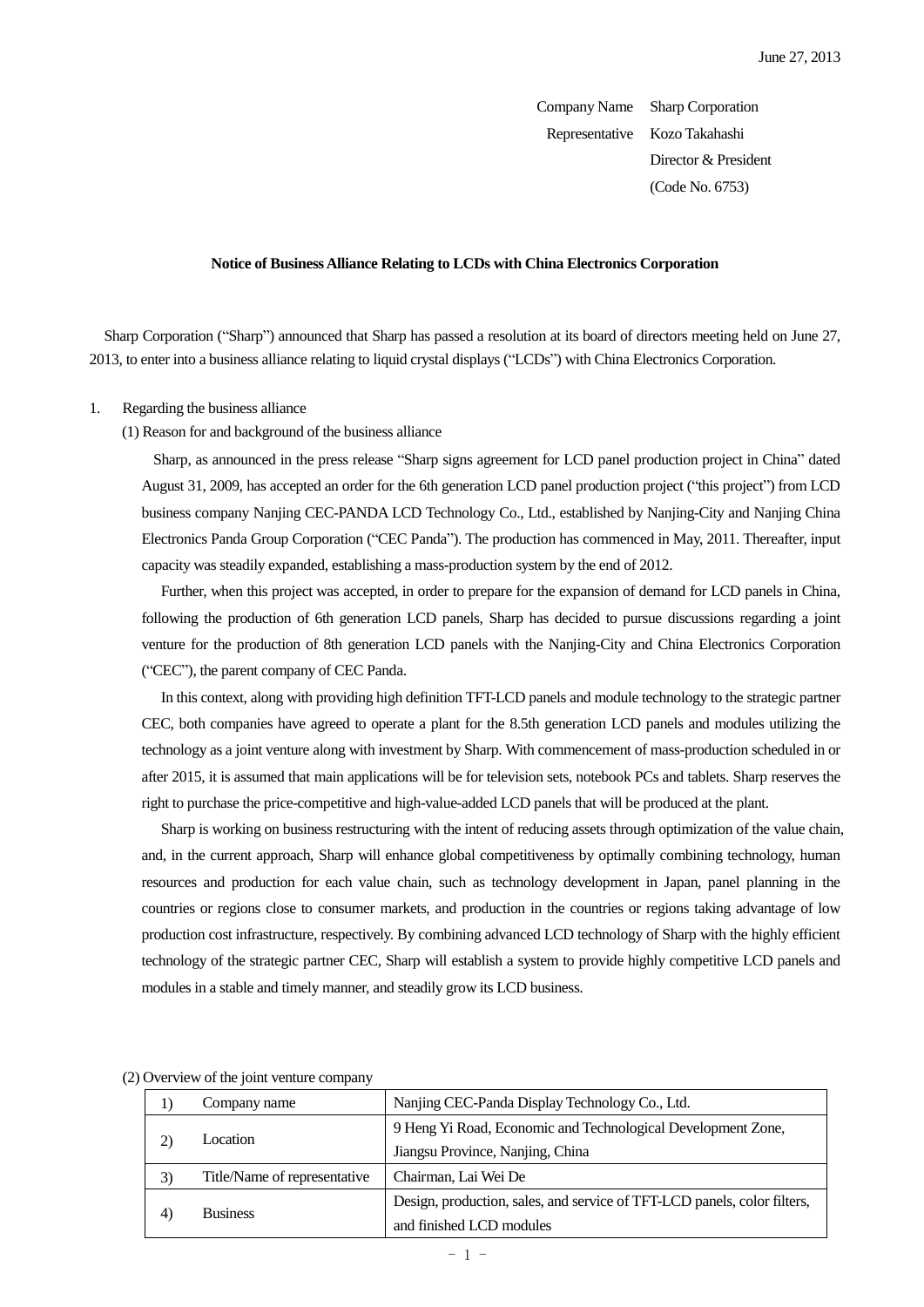|    | Amount of capital     | 17.5 billion yuan (approximately 278.1 billion yen) (100 yen converted  |  |
|----|-----------------------|-------------------------------------------------------------------------|--|
| 5) |                       | at the median rate announced by the People's Bank of China for June 26, |  |
|    |                       | 2013 of 6.2924 yuan)                                                    |  |
| 6) | Date of incorporation | March 2014 (plan)                                                       |  |
| 7) | Fiscal year end       | December                                                                |  |
| 8) | Shareholding ratio    | CEC Group: 92%, Sharp Corporation: 8%                                   |  |

(Note) The 8) shareholding ratio may fluctuate due to conversion at the currency exchange rate at the time that Sharp transfers the funds to China.

# (3) Overview of the plant

| 1) Start of Construction | : August, $2013$ (plan)                                                   |
|--------------------------|---------------------------------------------------------------------------|
| 2) Start of Operation    | : June, $2015$ (plan)                                                     |
| 3) Size of mother glass  | : 2,200 $mm \times 2,500$ $mm$                                            |
| 4) Input capacity        | : 60,000 substrates per month                                             |
| 5) Main products         | : High definition LCD panels and modules for TVs, PC monitors and tablets |

| 2. | Overview of the other party in the business alliance |  |  |
|----|------------------------------------------------------|--|--|
|    |                                                      |  |  |
|    |                                                      |  |  |

| 1)                                                           | Company name                             | China Electronics Corporation                                                    |  |  |
|--------------------------------------------------------------|------------------------------------------|----------------------------------------------------------------------------------|--|--|
| 2)                                                           | Location                                 | 27th Electronic Building, Haidian District, Beijing, China                       |  |  |
| 3)                                                           | Title/Name of representative             | Chairman, Rui Xiaofang Wu                                                        |  |  |
| 4)                                                           | <b>Business</b>                          | Design, development, production, sales and service of terminal equipment         |  |  |
|                                                              |                                          | including electronic components, ICs, computers and core components,             |  |  |
|                                                              |                                          | software and system integration, communications and 3C terminals                 |  |  |
|                                                              |                                          | (Computers=PCs, Communication = handsets, Consumer = digital                     |  |  |
|                                                              |                                          | appliances), electronic commercial trading, distribution and information         |  |  |
|                                                              |                                          | services, design and contracting for electrical work                             |  |  |
|                                                              |                                          | 8.6 billion yuan (approximately 136.7 billion yen) (100 yen converted at the     |  |  |
| 5)                                                           | Amount of capital                        | median rate announced by the People's Bank of China for June 26, 2013 of         |  |  |
|                                                              |                                          | 6. 2924yuan)                                                                     |  |  |
| 6)                                                           | Date of incorporation                    | May 26, 1989                                                                     |  |  |
| 7)                                                           | Major shareholders and                   | State Council State-Owned Assets Supervision and Administration                  |  |  |
|                                                              | shareholding ratio                       | Commission 100%                                                                  |  |  |
| 8)                                                           | Relationship between the parties         |                                                                                  |  |  |
|                                                              |                                          | There are no capital ties between Sharp and the other party which should be      |  |  |
|                                                              | Capital ties                             | noted herein.                                                                    |  |  |
|                                                              |                                          | Furthermore, there are no capital ties between any affiliated person or          |  |  |
|                                                              |                                          | affiliated company of Sharp and any affiliated person or affiliated company of   |  |  |
|                                                              |                                          | the other party which should be particularly noted herein.                       |  |  |
|                                                              |                                          | There are no personal ties between Sharp and the other party which should be     |  |  |
|                                                              | Personnel ties                           | noted herein.                                                                    |  |  |
|                                                              |                                          | Furthermore, there are no personal ties between any affiliated person or         |  |  |
|                                                              |                                          | affiliated company of Sharp and any affiliated person or affiliated company of   |  |  |
|                                                              |                                          | the other party which should be particularly noted herein.                       |  |  |
|                                                              |                                          | There are no business ties between Sharp and the other party which should be     |  |  |
|                                                              |                                          | noted herein. However, there is a business tie through a 6th generation LCD      |  |  |
|                                                              | <b>Business ties</b>                     | panel production project with Nanjing CEC-PANDA LCD Technology Co.,              |  |  |
|                                                              |                                          | Ltd. which is affiliated with the other party.                                   |  |  |
|                                                              | Whether or not a "related                | The other party does not correspond to a "related person" of Sharp.              |  |  |
|                                                              |                                          | Furthermore, none of the affiliated persons or affiliated companies of the other |  |  |
| person"<br>party corresponds to a "related person" of Sharp. |                                          |                                                                                  |  |  |
| 9)                                                           | Business results and financial condition |                                                                                  |  |  |